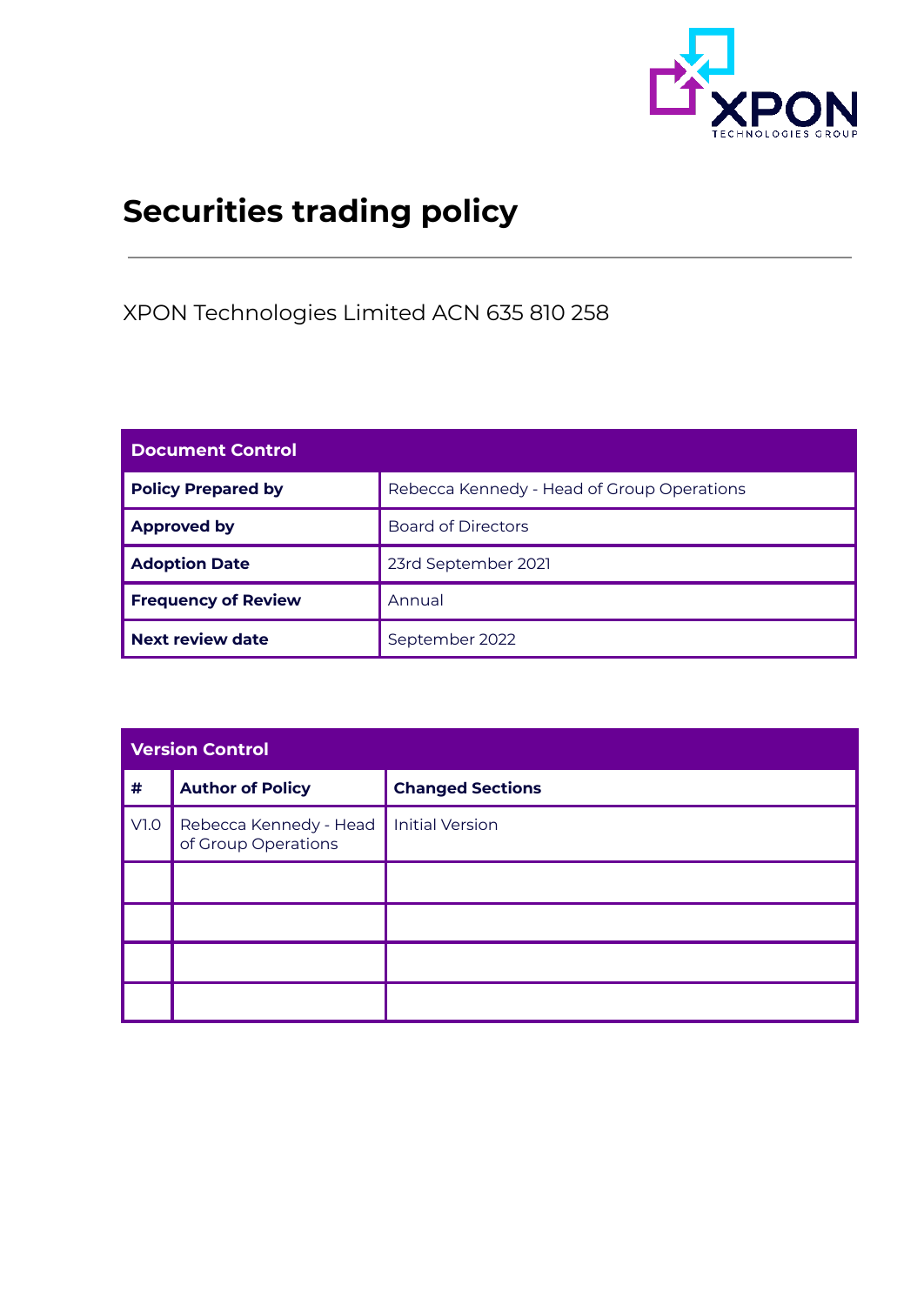

## **Table of contents**

| <b>Glossary</b>                                      | 3                       |
|------------------------------------------------------|-------------------------|
| Who does this Policy apply to                        | $\overline{\mathbf{3}}$ |
| Which securities does this Policy apply to           | 4                       |
| <b>Restrictions on trading in XPON Securities</b>    | 4                       |
| Inside information                                   | 4                       |
| <b>Restricted Periods</b>                            | 4                       |
| <b>Speculative Trading</b>                           | 5                       |
| Inside information                                   | 5                       |
| What is inside information                           | 5                       |
| Restrictions on using inside information             | 5                       |
| <b>Authorised trading</b>                            | 5                       |
| Who can give Written Clearance                       | 6                       |
| When can Written Clearance be given                  | 6                       |
| What are exceptional circumstances                   | 6                       |
| <b>Notification of trades</b>                        | 7                       |
| Trading by directors                                 | 7                       |
| Restrictions on certain arrangements over securities | 7                       |
| Securities to which this Policy does not apply       | 7                       |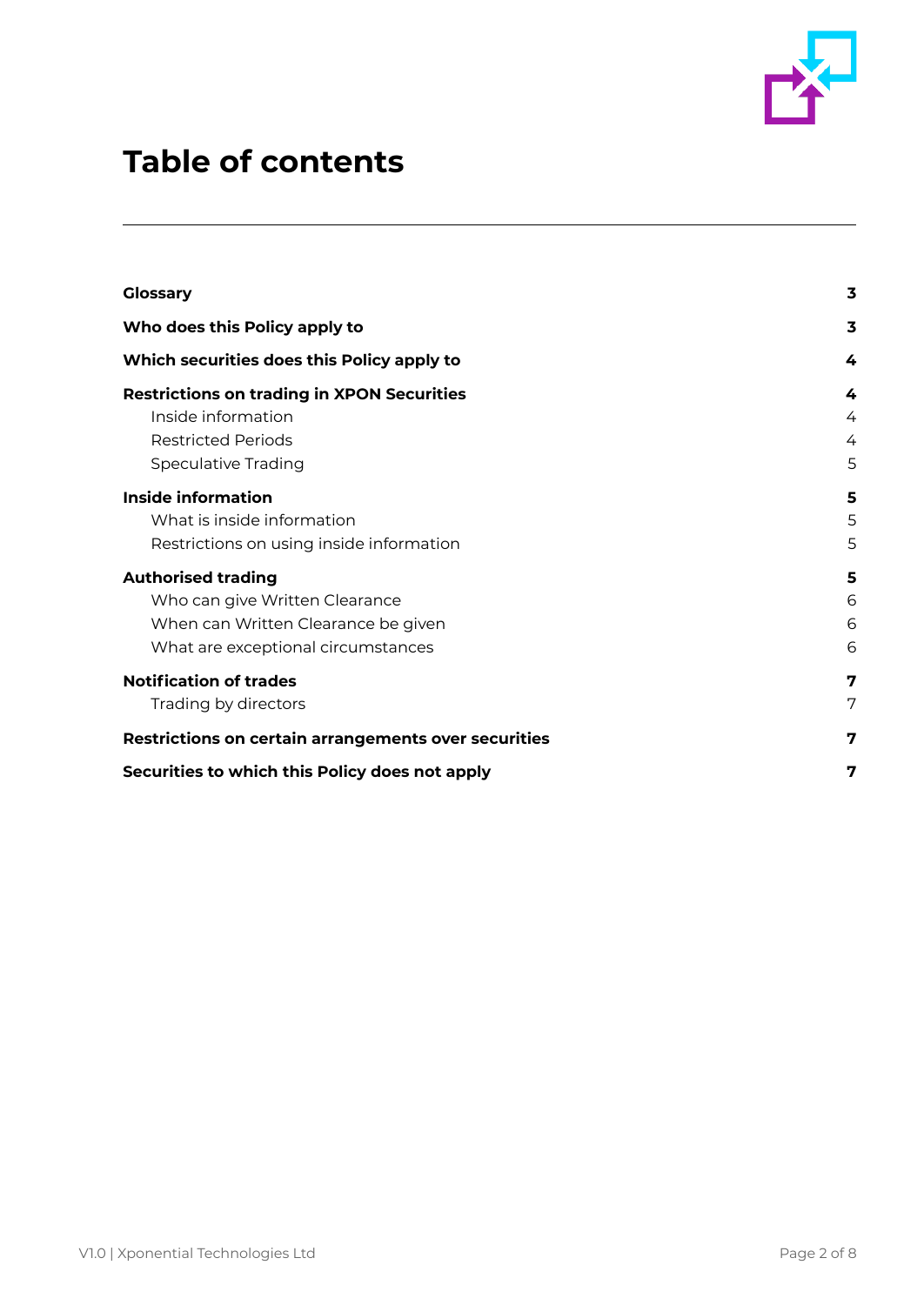

## <span id="page-2-0"></span>**1 Glossary**

| Term                      | <b>Definition</b>                                                                                                                                                                                                        |
|---------------------------|--------------------------------------------------------------------------------------------------------------------------------------------------------------------------------------------------------------------------|
| <b>ASX</b>                | means ASX Limited ACN 008 624 691 or the<br>securities exchange operated by it (as the case<br>requires).                                                                                                                |
| <b>Authorised Officer</b> | means the person identified in paragraph 6.2.                                                                                                                                                                            |
| <b>Board</b>              | means the Company's board.                                                                                                                                                                                               |
| <b>CEO</b>                | means the executive officer (by whatever title<br>known, whether chief executive officer,<br>managing director or otherwise) with sole<br>responsibility for the strategic and operational<br>management of the Company. |
| <b>Chairman</b>           | means the chairman of the Board.                                                                                                                                                                                         |
| <b>Company</b>            | means XPON Technologies Limited<br>ACN 635 810 258 and, as the context requires, its<br>controlled entities.                                                                                                             |
| <b>Corporations Act</b>   | means Corporations Act 2001 (Cth).                                                                                                                                                                                       |
| <b>Employee</b>           | means a person to whom this Policy applies<br>identified in paragraph 2.1.                                                                                                                                               |
| <b>Policy</b>             | means this document or any amending or<br>replacement document.                                                                                                                                                          |
| <b>Restricted Period</b>  | means the periods identified in paragraph 4.5.                                                                                                                                                                           |
| <b>Written Clearance</b>  | means the authority in written or electronic<br>format to trade given under paragraph 6.                                                                                                                                 |
| <b>XPON Securities</b>    | means securities to which this Policy applies<br>identified in paragraph 3, but excluding<br>securities identified in paragraph 9.                                                                                       |

## <span id="page-2-1"></span>**2 Who does this Policy apply to**

2.1 This Policy applies to all employees of XPON, including directors, senior management, consultants and contractors. These individuals are referred to as Employees in this Policy.

2.2 An Employee who is prohibited from trading under this Policy must not trade through any member of their family, or through a trust or company over which they have influence or control.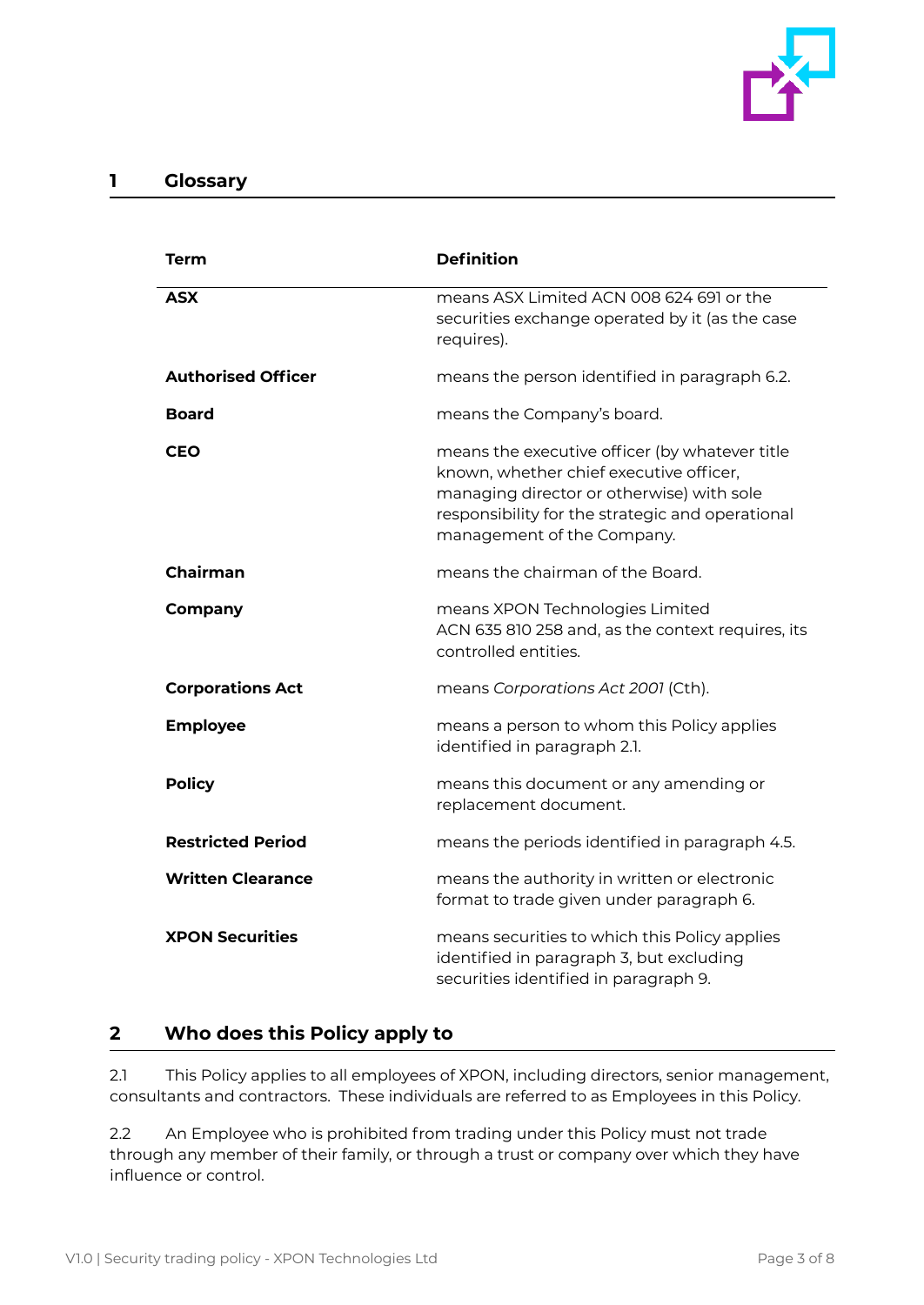

## <span id="page-3-0"></span>**3 Which securities does this Policy apply to**

- 3.1 This Policy applies to all securities issued by XPON of any kind, including ordinary or preference shares, debentures, convertible notes, options and hedging or derivative instruments.
- 3.2 This Policy also covers trading in the securities of other companies if:
	- (a) the company is a joint venture or collaborative partner of XPON;
	- (b) XPON has made (or is planning to make) a takeover offer; or
	- (c) XPON has a substantial interest (5% or more) in the company.
- 3.3 For the purposes of this Policy, all the securities referred to above are called XPON Securities.
- 3.4 The circumstances in which this Policy does not apply are set out in paragraph 9.

## <span id="page-3-1"></span>**4 Restrictions on trading in XPON Securities**

4.1 This paragraph sets out the circumstances in which Employees cannot trade in XPON Securities.

#### <span id="page-3-2"></span>**Inside information**

- 4.2 If you are an Employee, you must not trade if you have inside information. Paragraph 5.2 of this Policy outlines what constitutes 'inside information'.
- 4.3 If you trade in XPON Securities while you have inside information, not only are you in breach of this Policy, but you may also be in breach of the insider trading provisions of the Corporation Act, which is a criminal offence.

#### <span id="page-3-3"></span>**Restricted Periods**

- 4.4 If you are an Employee, you must not trade during a Restricted Period.
- 4.5 A Restricted Period is the period:
	- (a) between 1 January and the day of release of the Appendix 4D Half Year Report to ASX;
	- (b) between 1 July and the day of release of the Appendix 4E Full Year Report to ASX; and
	- (c) any other period which the Board resolves.
- 4.6 Outside of the Restricted Periods above, you may trade in XPON Securities so long as you are not prohibited from trading under another rule in this Policy.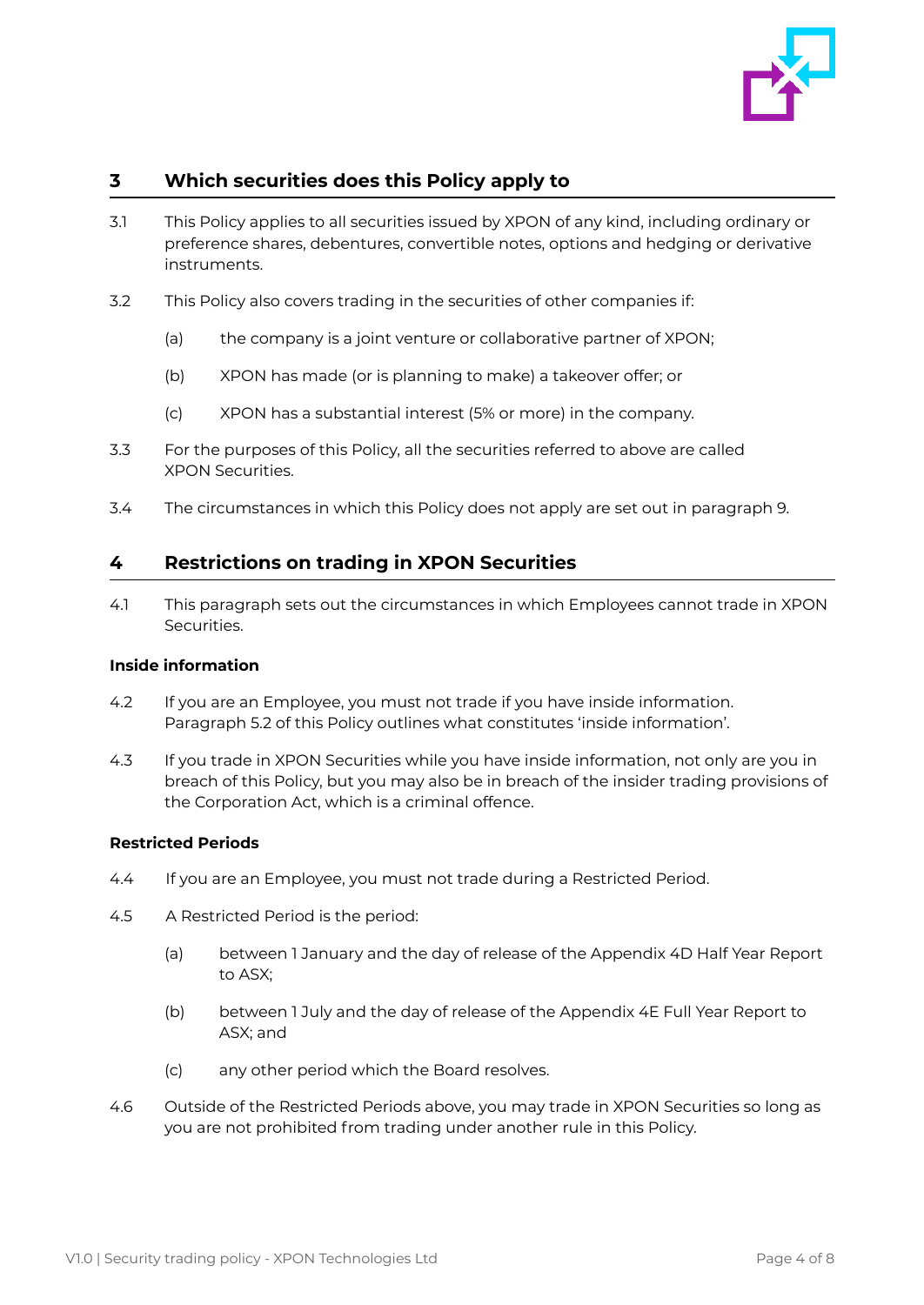

#### <span id="page-4-0"></span>**Speculative Trading**

4.7 If you are an Employee, you must not trade in XPON Securities for short term or speculative gain.

## <span id="page-4-1"></span>**5 Inside information**

5.1 Paragraph 5 sets out what is meant by 'inside information', as well as a summary of insider trading.

#### <span id="page-4-2"></span>**What is inside information**

- 5.2 Inside information is information that is not generally available, and which, if it were generally available:
	- (a) a reasonable person would expect it would have a material effect on the price or value of XPON Securities; or
	- (b) would, or would be likely to, influence persons who commonly invest in securities in deciding whether to acquire or dispose of XPON Securities.
- 5.3 Information is considered 'generally available' if it is readily observable, or if it has been made known in a manner likely to bring it to the attention of persons who commonly invest in securities of the relevant type.

#### <span id="page-4-3"></span>**Restrictions on using inside information**

- 5.4 Paragraph 4.2 of this Policy prohibits you (as an Employee) from trading in XPON Securities if you have inside information.
- 5.5 The Corporations Act also makes insider trading illegal. You commit an offence if you have information about a company which you know to be, or ought reasonably know to be, inside information and you:
	- (a) trade in that company's securities;
	- (b) procure another person to trade in that company's securities; or
	- (c) communicate the information, directly or indirectly, to another person who you know, or ought reasonably to know, is likely to trade in those securities or procure another person to trade in those securities.
- 5.6 Insider trading is prohibited at all times.

#### <span id="page-4-4"></span>**6 Authorised trading**

6.1 If you wish to trade in XPON Securities during a Restricted Period, you may apply for permission to trade if exceptional circumstances exist. This is called Written Clearance.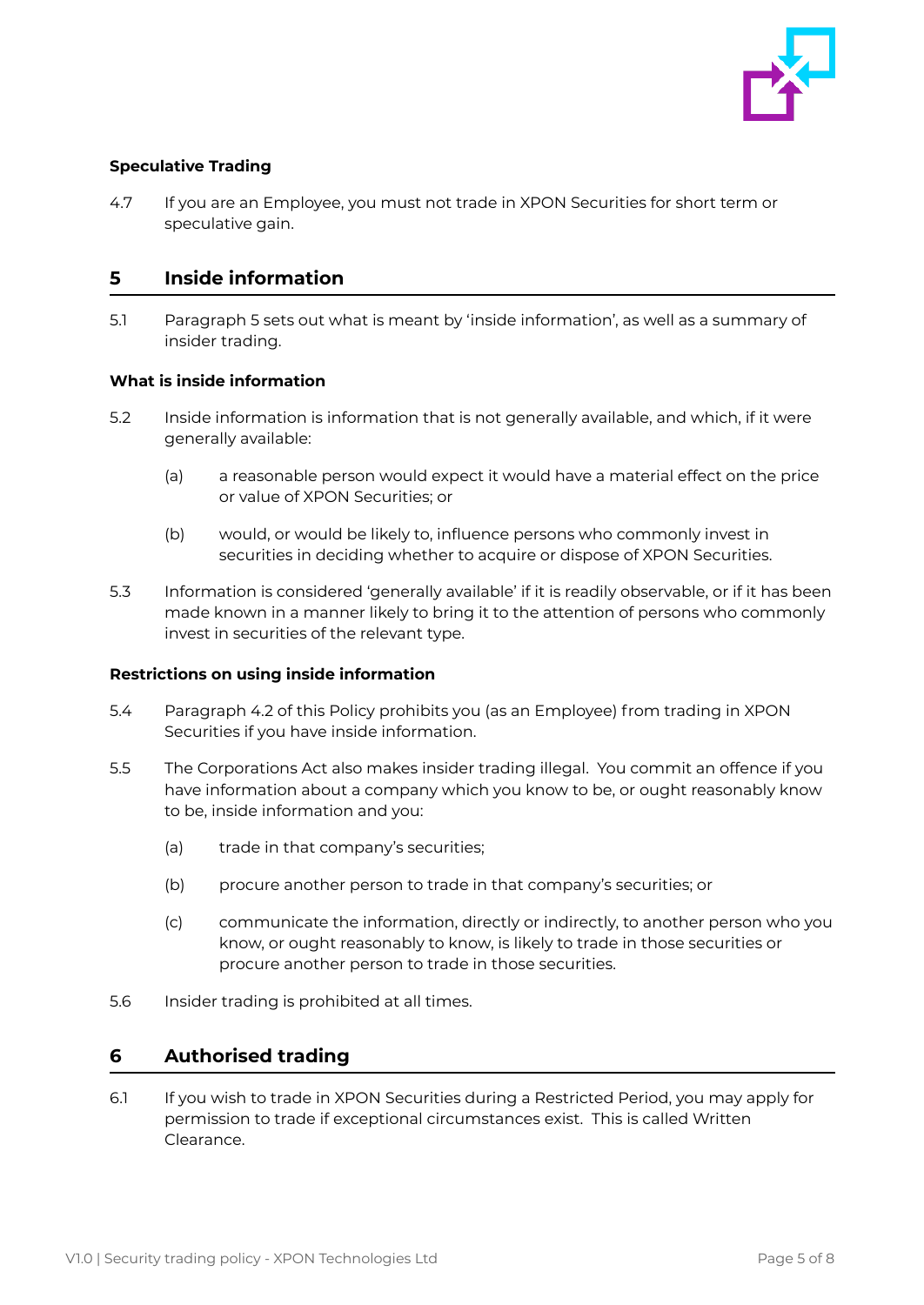

#### <span id="page-5-0"></span>**Who can give Written Clearance**

6.2 An Authorised Officer can give Written Clearance. The Authorised Officer changes depending on who is seeking Written Clearance. The table below sets out who is an Authorised Officer.

| <b>Person seeking Written Clearance</b>           | <b>Authorised Officer</b>                                                                                 |
|---------------------------------------------------|-----------------------------------------------------------------------------------------------------------|
| The Chairman                                      | Another non-executive director                                                                            |
| The CEO, or a director other than<br>the Chairman | The Chairman, or in the absence of the<br>Chairman, a non-executive director<br>nominated by the Chairman |
| Any other person                                  | The CEO, or in the absence of the CEO, a<br>non-executive director nominated by the<br>CEO                |

#### <span id="page-5-1"></span>**When can Written Clearance be given**

- 6.3 Written Clearance can only be given if the proposed trade:
	- (a) is not:
		- (i) contrary to law;
		- (ii) for speculative gain;
		- (iii) to take advantage of inside information; or
		- (iv) likely to be seen by the public, press, other shareholders or ASX as unfair; and
	- (b) exceptional circumstances exist justifying the issue of the Written Clearance.

#### <span id="page-5-2"></span>**What are exceptional circumstances**

- 6.4 What constitutes an exceptional circumstance is a matter for the discretion of the Authorised Officer. However, exceptional circumstances may exist if the proposed trade is:
	- (a) to realise cash in a time of financial hardship;
	- (b) to comply with the requirement of a court order or enforceable undertaking; or
	- (c) sought because delaying the trade would:
		- (i) cause greater financial hardship;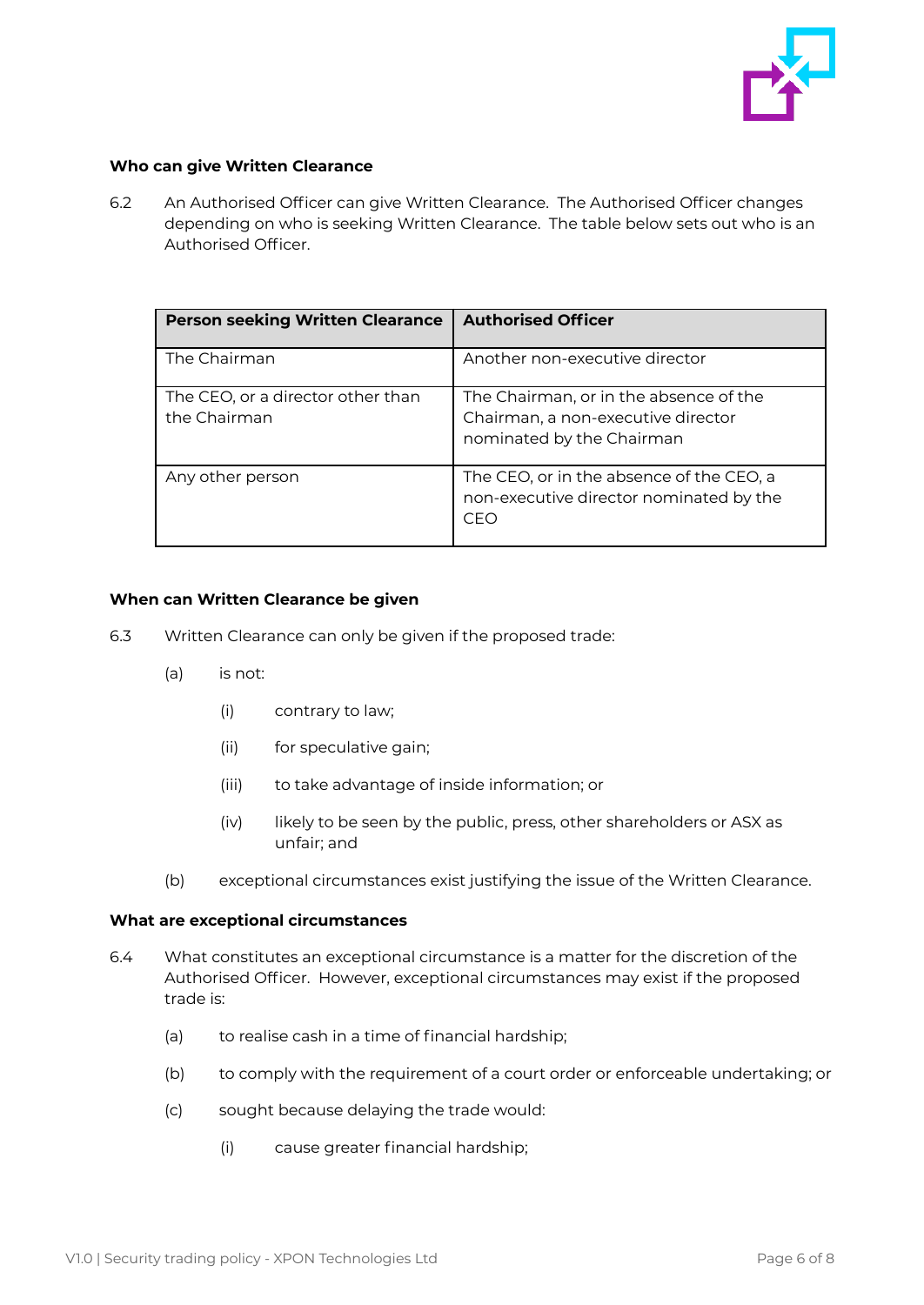

- (ii) be exceptionally detrimental to the person's family affairs; or
- (iii) be a breach of a court order.

## <span id="page-6-0"></span>**7 Notification of trades**

7.1 If you trade in XPON Securities you must notify the company secretary of the details of all completed transactions within fourteen days after each transaction. This is necessary whether or not Written Clearance was required before trading. The Company secretary maintains a register of securities transactions under this Policy.

#### <span id="page-6-1"></span>**Trading by directors**

7.2 If you are a director and trade in XPON Securities, you must notify the Company secretary as soon a practicable so that the Company can lodge an Appendix 3Y or other prescribed form notifying ASX of the trade.

## <span id="page-6-2"></span>**8 Restrictions on certain arrangements over securities**

You must also not:

- (a) use XPON Securities in connection with a margin loan or similar financing arrangement or product which may be subject to a margin call or loan to value ratio (LVR) breach;
- (b) engage in hedging arrangements, deal in derivatives or enter into other arrangements which limit the economic risk related to XPON Securities (including, for example, the use of put and call options, contracts for differences and other contracts intended to secure a profit or avoid a loss based on fluctuations in the price of XPON Securities) unless you have Written Clearance (as set out in paragraph 6 of this Policy); or
- (c) enter into any arrangement of the nature described in paragraph 8(a) or (b) above if to do so would be in breach of the Corporations Act.

## <span id="page-6-3"></span>**9 Securities to which this Policy does not apply**

This Policy does not apply to:

- (a) a transfer of XPON Securities already held by you into a superannuation fund or other saving scheme of which you are a beneficiary;
- (b) undertakings to accept, or the acceptance of, a takeover offer;
- (c) trading under an offer or invitation made to all or most of the existing security holders in a company, such as a pro-rata rights issue, a security purchase plan, a dividend or distribution reinvestment plan or an equal access buy-back; or
- (d) the exercise (but not the sale of securities following exercise) of an option or a right under an employee incentive scheme, or the conversion of a convertible